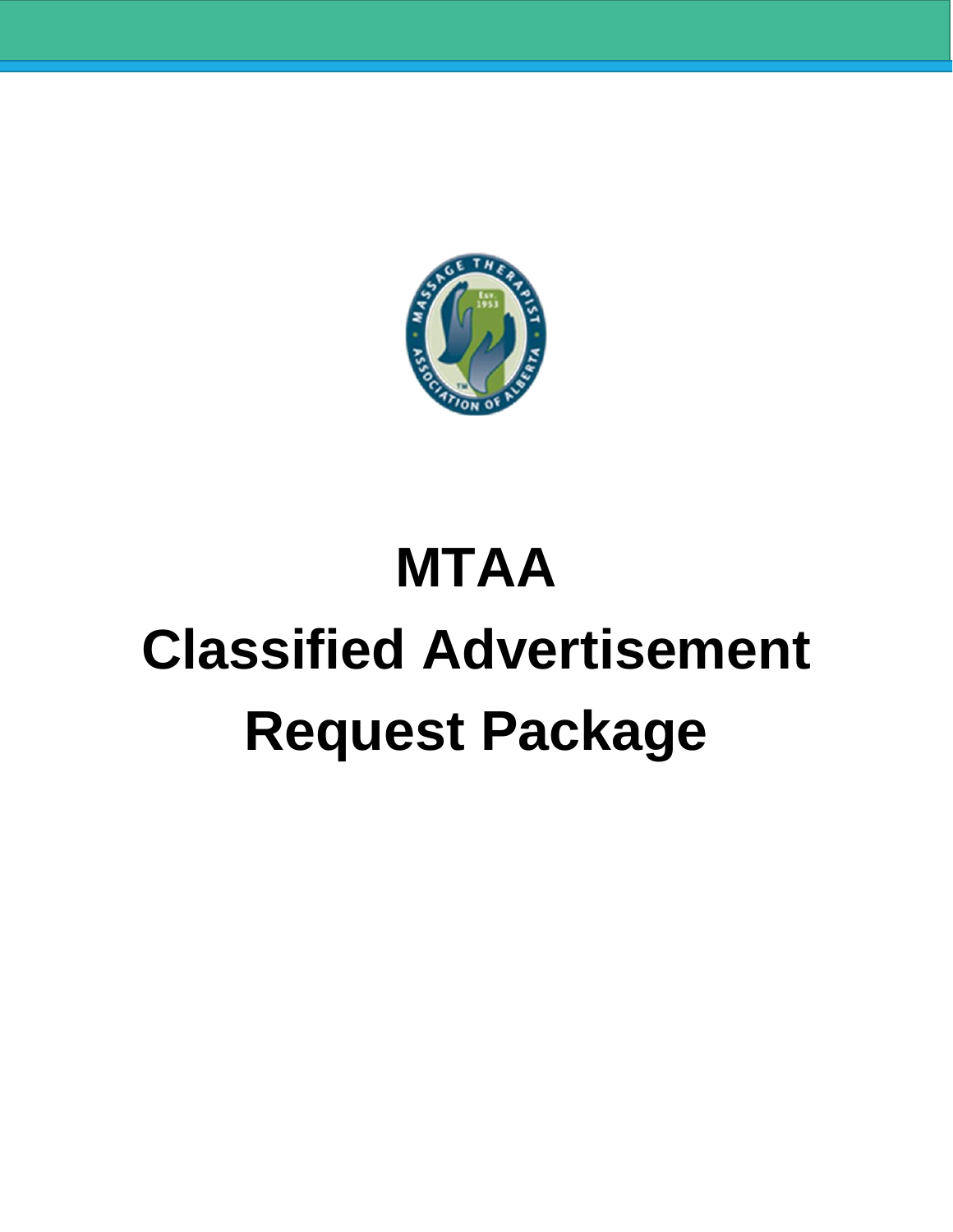# **MTAA Classified Advertising**

MTAA Classified Advertising is a great way to advertise a career opportunity, or Massage Therapy related products and services for sale. All advertising must be in keeping with MTAA policy related to advertising and therefore all requests require approval before being posted.

All approved advertisements are posted on the public side as well as the member side of the MTAA website, [www.mtaalberta.com.](http://www.mtaalberta.com/) These are also promoted through a dedicated monthly newsletter as well as posted on the MTAA social media pages. By posting your advertisement on social media it will give you an even bigger reach than before! The opportunity to have your ad posted on MTAA social media will be dependent on availability in the posting schedule.

The MTAA newsletter is issued to all Active and Inactive members on the first Thursday/Friday of every month. To ensure that your advertisement is promoted in the monthly newsletter, your advertisement must be submitted to our office by the last Monday of the month prior.

*For Example, all April newsletter submissions must be received by the last Monday in March to be included in the April newsletter.*

## **Step 1: Submission Requirements**

- Attach a typed description in Microsoft Word format or a format as edits will not be made. Please be sure to proofread it and submit it in the required format.
- Please confirm your business information such as an email and phone number.
- Please confirm your preferred listing date.
- To have a logo or photo included in your advertisement, please send a jpeg along with the wording for your advertisement by email. **There is a limit of 1 image per advertisement**. If you do not wish to submit an image, please choose one of the image options. Please see the following page.
- Submit your request via email to **[marketing@mtaalberta.com.](mailto:marketing@mtaalberta.com)**

#### **Step 2: Payment**

- The monthly cost for a posting is \$75.00 + GST per month, with discounts for consecutive monthly posting as outlined on the payment page.
- Payment must be made at the time of the request being submitted. Postings will not be completed until full payment has been received.
- Please note that your advertisement will be posted as close to the desired start date as possible, and the system will automatically remove the posting upon expiration.

#### **Step 3: Confirmation**

Once payment is received, you will be sent an email with the official receipt of payment attached, confirming that the advertisement has been posted.

*The MTAA reserves the right to request additional information such as confirmation of business ownership and names of shareholders, etc. for any business that wishes to advertise with our association. The MTAA can turn down any requests to access MTAA Classified Advertisement opportunities.*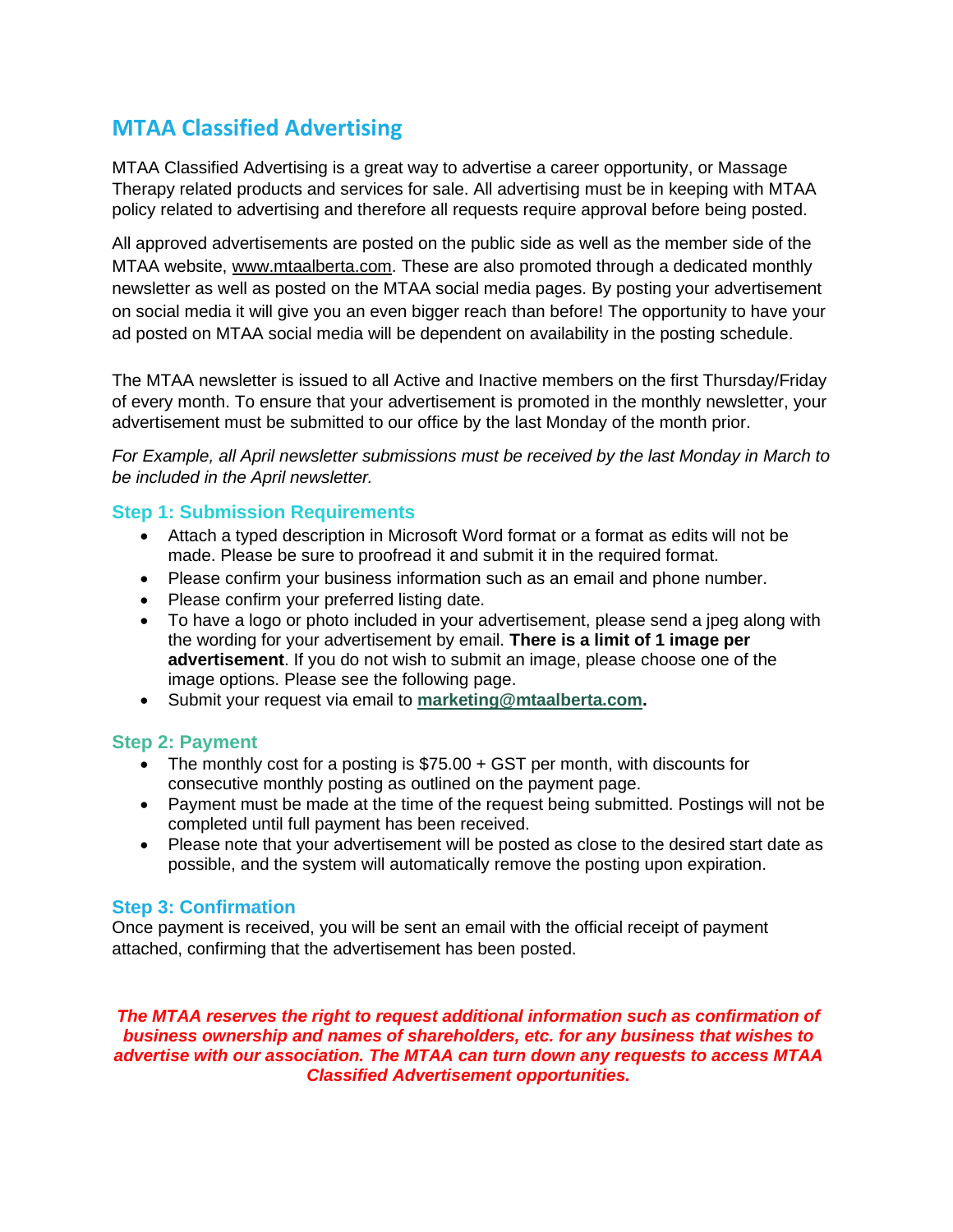# **Classified Advertisement Fees:**

| <b>Length of Posting</b> | Non-Member Rate | <b>Member Rate</b> |
|--------------------------|-----------------|--------------------|
| 1 month                  | $$75.00 + GST$  | $$67.50 + GST$     |
| 2 consecutive months     | $$120.00 + GST$ | $$108.00 + GST$    |
| 3 consecutive months     | $$185.00 + GST$ | $$166.50 + GST$    |
| 4 consecutive months     | $$250.00 + GST$ | $$225.00 + GST$    |
| 5 consecutive months     | $$315.00 + GST$ | $$283.50 + GST$    |
| 6 consecutive months     | $$375.00 + GST$ | $$337.50 + GST$    |

*MTAA members are eligible to receive 1 free month of classified advertising per calendar year. Please be advised that fees for Classified advertising are subject to change at any time.*

# **Social Media Image Options**

If you do not provide an image for your advertisement, you must choose one of the following social media post options below. Please know that we will be creative with these options to make your advertisement as eye catching as possible, so they may not appear exactly as displayed below.

## **Job Opportunities:**



**Option #3 Option #4**





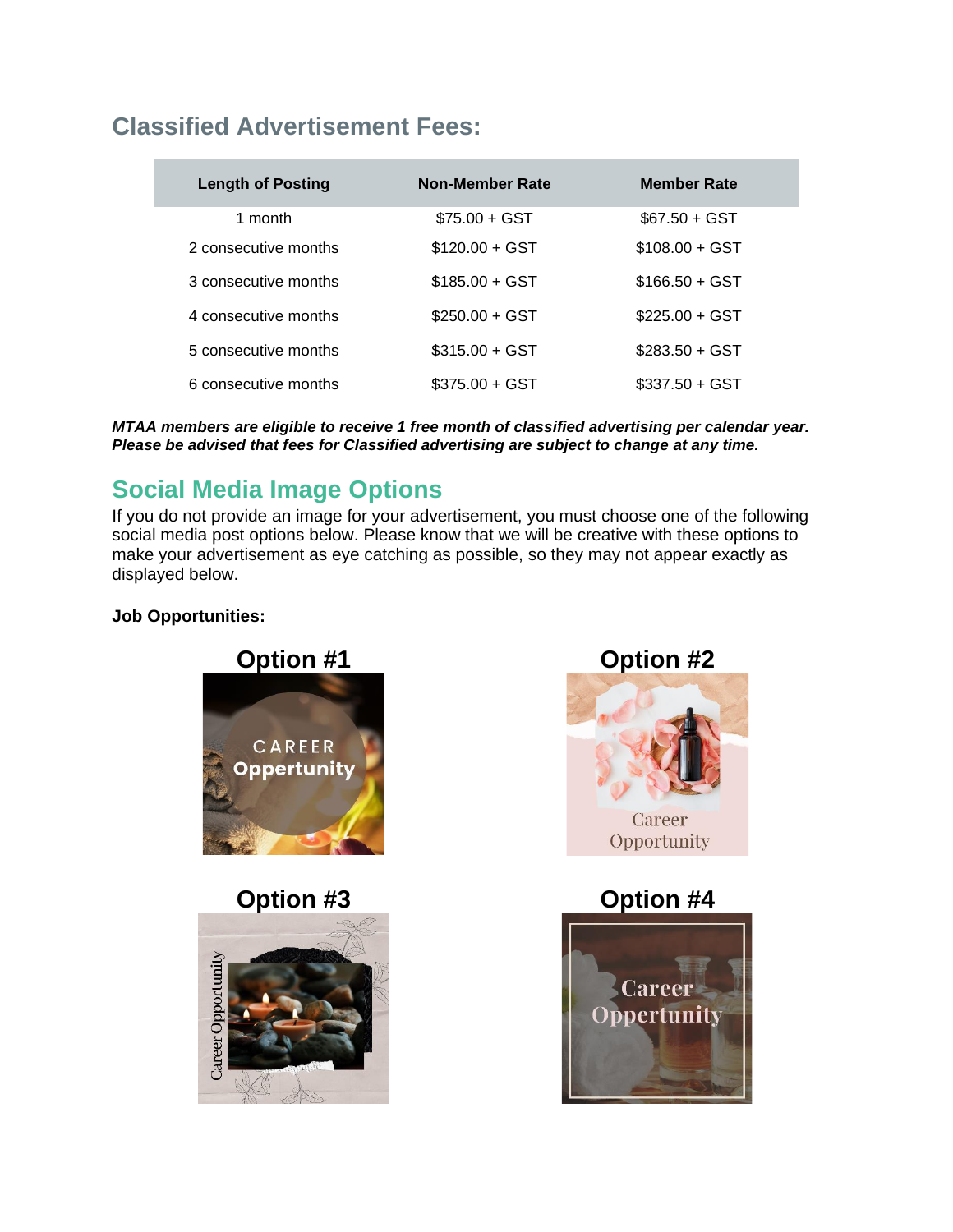**Room Available:**



777

## **Space Available:**







Available Room



# **Option #9 Option #10**